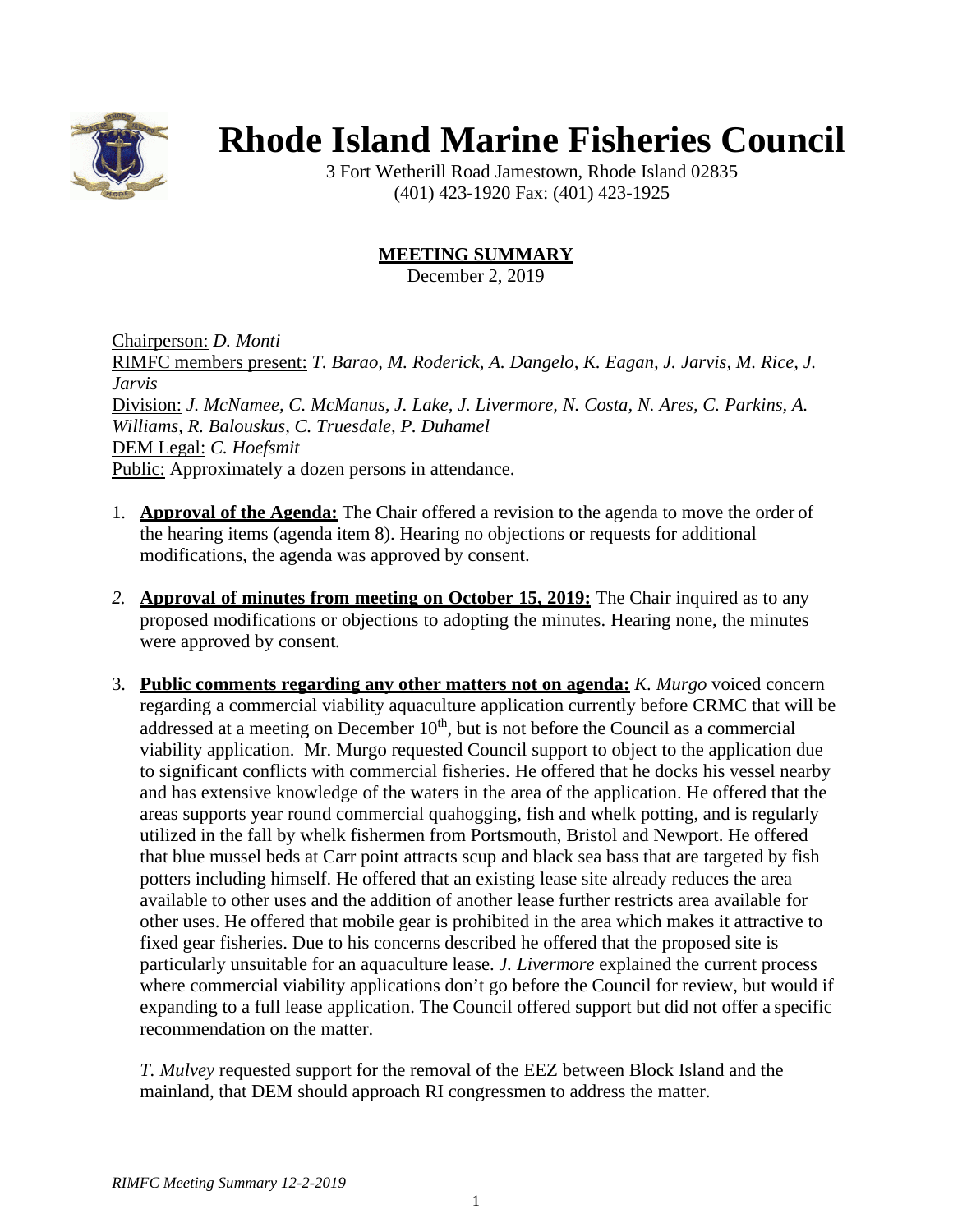- 4. **Responses to public comments made last meeting:** *J. McNamee* offered responses to comments made last meeting: Regarding the EEZ and transiting between Block Island and the mainland; aggregate possession limits for monkfish and skate to be addressed at a subsequent public hearing in the spring; and that a link has been added to the Division's webpage regarding coastal shark identification.
- 5. **Shellfish Advisory Panel Meeting (10/23/2019) Minutes:** *K. Eagan* provided a brief overview of the meeting. *D. Monti* inquired as to any objections to approving the minutes; hearing none the minutes were approved by consent.
- **6. Aquaculture lease application 2019-01-063:** *K. Eagan* provided a brief overview of the application as discussion that occurred on October 23rd. **Motion made by** *M. Rice* **to recommend to the Director that this aquaculture lease application is consistent with competing uses engaged in the exploitation of the marine fisheries; 2nd by** *C. Rein***. The motion passed 7 - 0.**
- 7. **2020 Sector Management Plan:** *J. McNamee* offered that the plan was updated with Council recommendations made last meeting, and is now considered complete and ready for submission to the General Assembly pursuant to statute. *D. Monti* inquired as to any objections to approving the plan; hearing none the plan was approved by consent.

## **8. November 12 public hearing items:**

- Remove provision that specifies quota management for tautog overharvest, as the summer subperiod referenced no longer exists in rule (Part 1, section 1.6(A)(1)(b)(2)): **Motion made by** *C. Rein* **to recommend to the Director to adopt the amendment as proposed; 2nd by** *M. Rice***. The motion passed7-0.**
- Establish rule for a high grading prohibition (Part 1, section 1.6(H)): **Motion made by** *J. Jarvis* **recommend to the Director to not adopt the provision proposed by the Division; 2nd** *A. Dangelo***. The motion passed 6-1** (*T. Barao* opposed).
- 2020 Commercial Management of Black Sea Bass (Part 3, section 3.7.2(A) and (B)): Motion made by *M. Rice* to recommend to the Director the adoption of status quo, with the exception of increasing the Jan. 1 – April 30 sub-period possession limit to 750 pounds/vessel/week; 2nd by *M. Roderick*. Upon conclusion of ensuing discussion, the motion was withdrawn. **Motion then made by** *J. Jarvis* **to recommend to the Director the adoption of status quo; 2nd by** *M. Roderick***. The motion passed 7-0.**
- 2020 Commercial Management of Scup (Part 3, section 3.8.2(A) and (B)): **Motion made by** *M. Rice* **to recommend to the Director to maintain status quo; 2nd by** *A. Dangelo***. The motion passed7-0.**
- 2020 Commercial Management of Summer Flounder (Part 3, section 3.10.2): **Motion made by** *C. Rein* **to recommend to the Director to adopt a new date for the opening the Summer Flounder Aggregate**